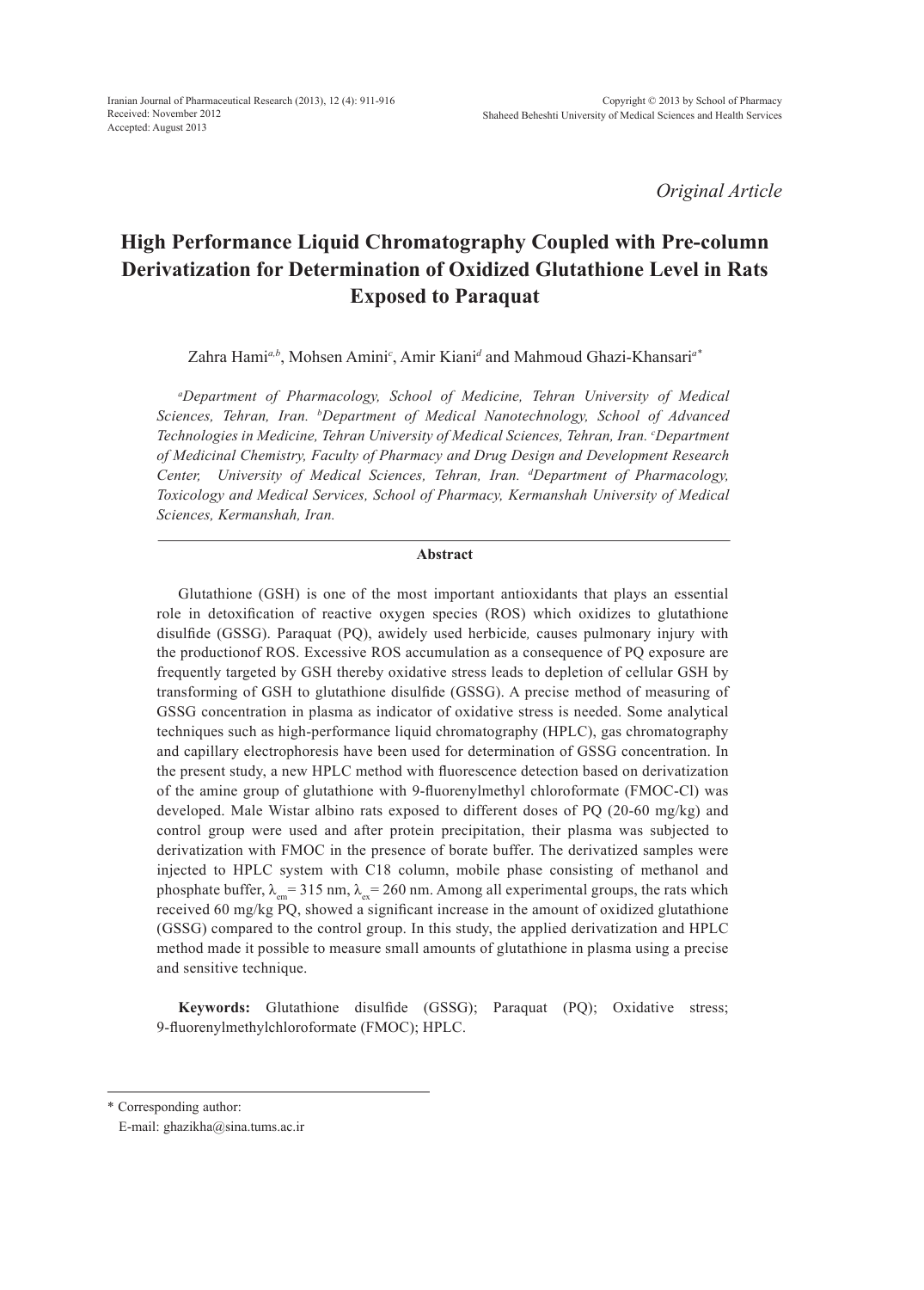#### **Introduction**

Paraquat  $(PQ; 1,1'-dimethyl-4,4'-1)$ bipyridylium dichloride) is one of the most used herbicides that induces oxidative stress (1). It has been shown that NADPH-cytochrome  $P_{450}$ reductase can produce paraquat radical by one electron reduction of paraquat. In the presence of oxygen, paraquat radical would be auto oxidized and leads to production of paraquatdication and reactive oxygen species (ROS) such as hydrogen peroxide, super oxide and hydroxyl radicals (2-5).

These toxic metabolites, will be reduced by sequential function of two protective enzymes, glutathione peroxidase (GPX) and glutathione reductase (GR), in their redox cycle. In this process, glutathione (GSH) will oxidize to glutathione disulfide (GSSG) (6-9). Glutathione (*γ*-glutamylcysteinylglycine) is a unique tripeptidethiol in most plants, microorganisms and all mammalian tissues (10). Glutathione high reducing ability is responsible for cell protection against oxidative damages (11). Therefore, oxidative stress leads to depletion of cellular GSH by transforming of GSH to GSSG. GSSG concentration in plasma is very low under physiological conditions, so measuring the increasing amount of GSSG is a sensitive tool for evaluation of redox states (12). Blood glutathione concentrations can reflect glutathione tissue levels which are not accessible or less accessible; therefore measuring blood glutathione is a good index for pathological evaluation of many diseases. Many methods such as enzymatic techniques (13), high-performance liquid chromatography (HPLC) (14), gas chromatography (15), nuclear magnetic resonance (NMR) spectroscopy (16) and capillary electrophoresis (17) have been used for measuring glutathione in biological samples.

Enzymatic techniques don't need advanced equipment but they don't have a low enough detection limit and often have a low reproducibility. These methods are timeconsuming and laborious, so they are not useful for routine analysis.

NMR and capillary electrophoresis are used less, as they are expensive. Among the above mentioned methods, HPLC with fluorescence detector is a precise, sensitive, and selective method and is suitable for measuring glutathione in samples such as plasma with low amount of GSSG. FMOC is a fluorescent derivatizing agent that reacts with primary and secondary amino groups. FMOC has been used for the derivatization of polyamines (18), aminopolyphosphonates (19), glucosamine (20) and amino acids (21).

In this study, feasibility of derivatization of glutathione with FMOC as a fluorescence derivatizing agent and measuring the resulted derivatizedanalyte with HPLC were studied.

# **Experimental**

#### *Chemicals*

Paraquat dichloride salt, 9-fluorenylmethyl chloroformate (FMOC) and heparin were purchased from the Sigma Chemical Co. (St. Louis, Mo). Acetonitrile, reduced glutathione, phosphoric acid and methanol were obtained from Merck (Germany). Triethylamine was obtained from Riedel-de Haën, Boric acid was purchased from Panreac (Spain) and potassium hydroxide was obtained from Carl Roth (Karlsruhe, Germany).

# *Animals*

Thirty male Wistar albino rats (200-250 g), from the animal colony of Tehran University of Medical Sciences, department of pharmacology were used. The animals were maintained in single cages at an ambient temperature of 22– 25°C at humidity of 50%–60%, with a 12 h light/ dark cycle with access to standard food pellet diet and drinking water ad libitum. All the ethical issues as proposed by the Tehran University of Medical Sciences Animal Ethical Committee were strictly followed during the maintenance of the animals as well as killing the animals. The rats divided into 5 groups of 6 animals per each group. One group considered as a control (received water) and the other groups received different doses of paraquat (20, 30, 40 and 60 mg/kg,intraperitoneally; IP), respectively.

*Sample preparation and derivatization procedure*

PQ dissolved in deionized water and was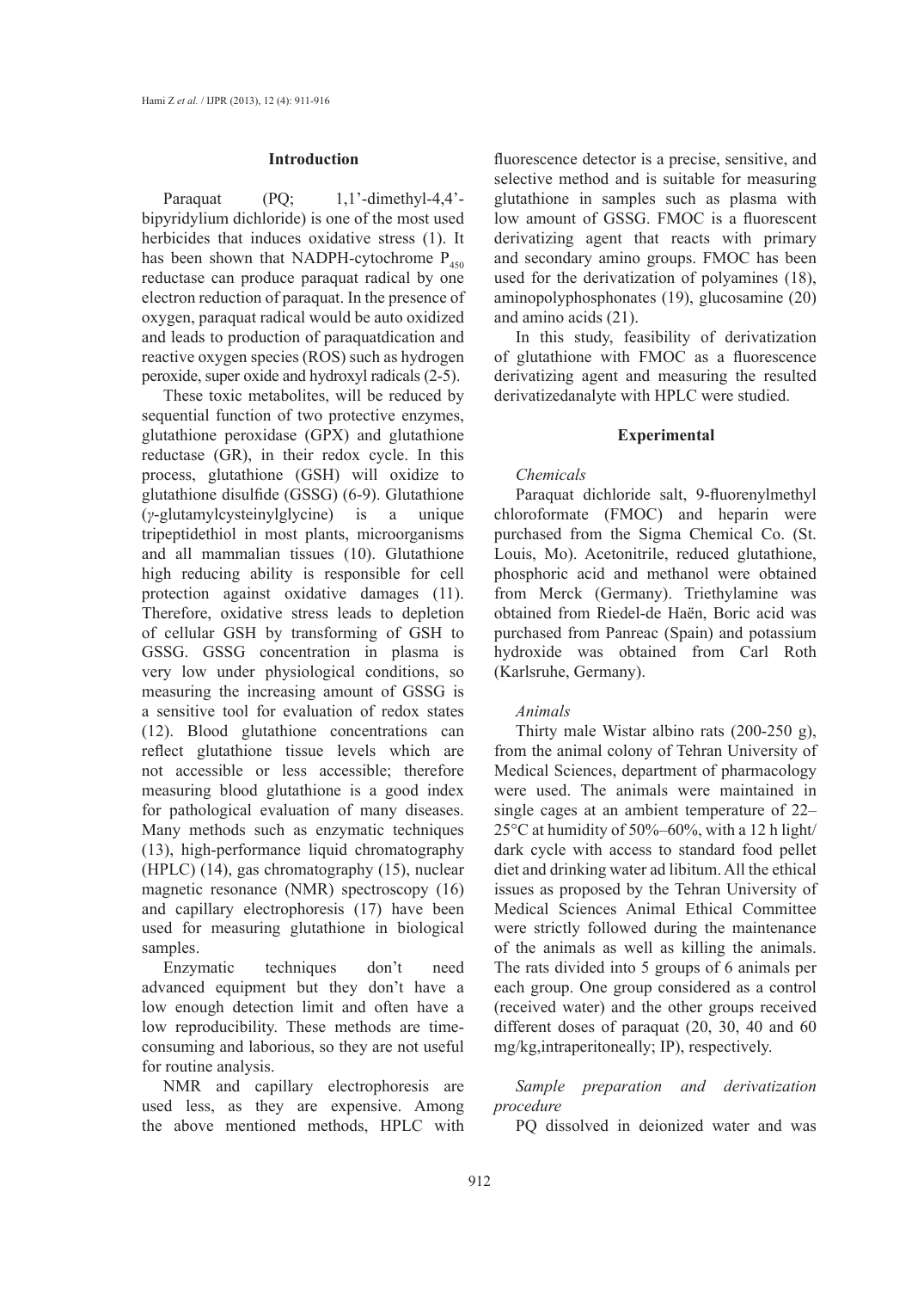

**Figure 1.** HPLC chromatogram of FMOC and its related compound, FMOC-OH in borate buffer (FMOC reacts with water to yield FMOC-OH as a hydrolysis product).

injected intraperitoneally (IP) (22) at doses of 20, 30, 40, 60 mg/kg and after 4 h blood samples were collected. Rats were anesthetized with ether and then 2 mL of blood was collected with a syringe coated with heparin from rat heart ventricle and blood samples were transferred into tubes containing heparin.Tubes containing blood samples were centrifuged immediately at 4000 rpm for 15 min. Then 100 µL of supernatant (plasma) was transferred to the other tube and mixed with 300 µL of acetonitrile for precipitation of plasma proteins. After vortexing, tubes were centrifuged at 5000 rpm for 10 min. Resulted supernatant was dried in a water bath at 40°C under air flow due to air pump. Dried supernatant were mixed with 50  $\mu$ L tap water, 50  $\mu$ L borate buffer (0.5 M, pH 9) and 100  $\mu$ L of 500 mg/mL FMOC and kept in room temperature for 15 min for completion derivatization process. Stock solution of glutathione were prepared by dissolving of 10 mg glutathione in 10 mL tap water to obtain a concentration of 1 mg/ mL. Standard solutions were prepared by serial dilutions of stock solution in distilled water. Serial dilutions of this solution were prepared.

Derivatization was started by adding 50 µL borate buffer (0.5 M, pH 9) and 100  $\mu$ L of 500 mg/mL FMOC to 50 µL of each of the standard solutions in room temperature for 15 min, therefore, the final concentrations of solutions were 0.813, 0.407, 0.203, 0.102 and 0.025 µmol/ mL, respectively. 20 µL of these derivatized glutathione solutions and plasma samples were



**Figure 2.** HPLC chromatogram of FMOC and its related compound, FMOC-OH in borate buffer (FMOC reacts with water to yield FMOC-OH as a hydrolysis product).

injected to HPLC system with mobile phase consisting of methanol – phosphate buffer with volume ratio of 40:60, column C18 (ODS-3 5  $\mu$ m 250 × 4.6 mm), isocratic elution system at a flow rate of 2 mL/min, and GSSG was detected using excitation and emission wavelengths of 260 and 315 nm.

# *Statistical analysis*

All results are expressed as mean ± SEM .For comparison between the experimental groups one-way ANOVA followed by Tukey-Kramer multiple comparison test were used. P-values < 0.05 were considered statistically significant.

# **Results**

As shown in Figure 1 the amount of total glutathione is equal to GSSG because GSH has totally reduced to GSSG  $(r^2 = x)$ . Figure 2 shows chromatogram of blank solution (borate buffer + FMOC); Figure 3 shows chromatogram of standard glutathione solution (glutathione + borate buffer + FMOC) and Figure 4 shows chromatogram of plasma sample (plasma + borate buffer + FMOC).

# *Paraquat dose response*

Figure 5 shows the increase in the amount of total glutathione in the plasma of control rats (received water) and rats exposed to different doses of paraquat (20-60 mg/kg). The amount of total glutathione in the group exposed to 60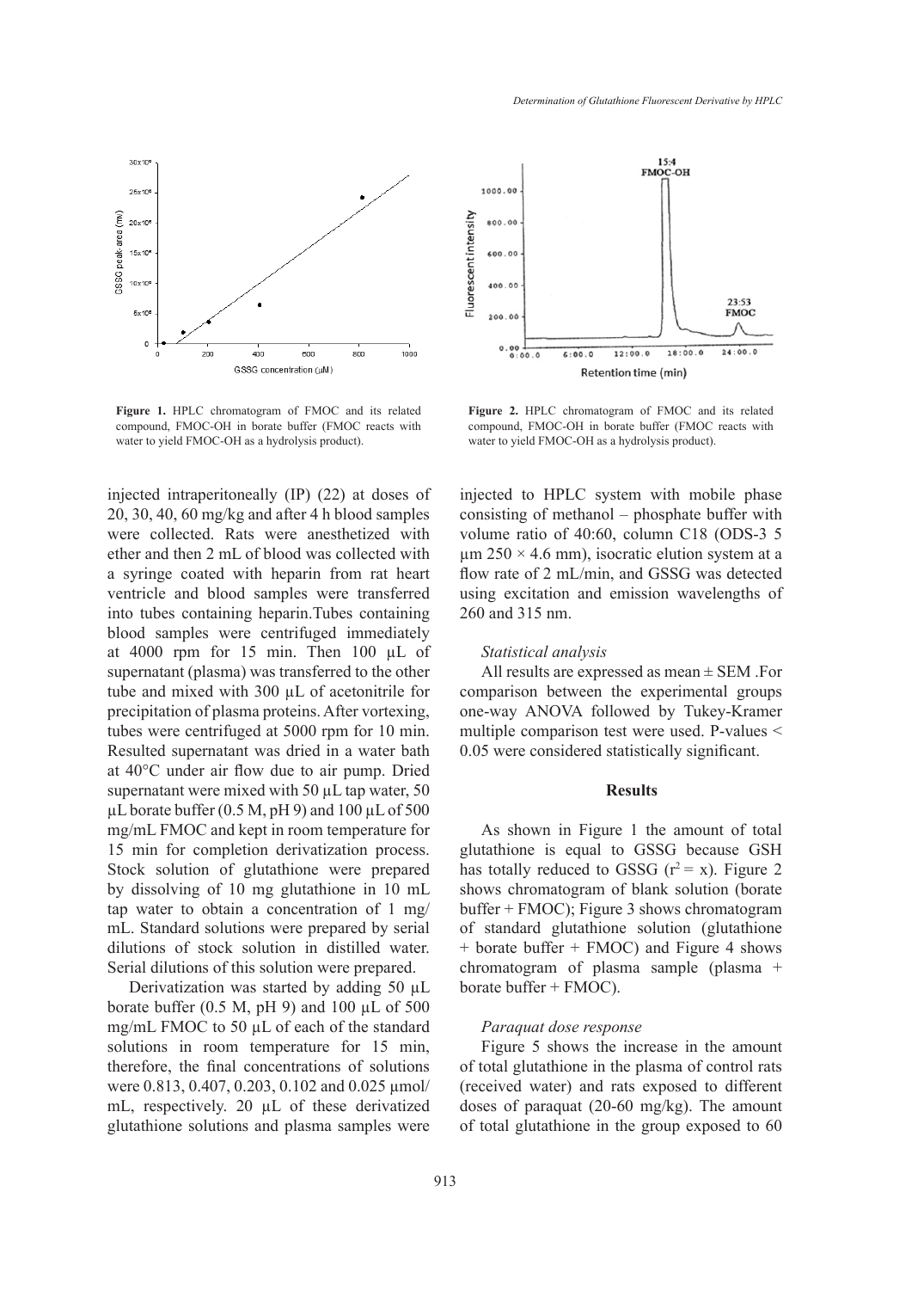

**Figure 3.** HPLC chromatogram of GSSG fluorescent derivative in borate buffer ( standard solution of glutathione in water was derivatized with FMOC in presence of borate buffer, pH 9).



 $12 - 11$ 

GSSC

 $16 - 49$ 

FMOC-OH

700.00

600.0

**Figure 4.** HPLC chromatogram of GSSG fluorescent derivative in rat plasma ( after exposure of rats with paraquat and derivatization of plasma GSSG with FMOC **).**

mg/kg of paraquat is significantly increased compared to control group. Limit of detection (LOD) and limit of quantification (LOQ) values for GSSG was 15.26 and 25.42 µM, respectively.

#### **Discussion**

Measurement of low concentration of oxidized glutathione in plasma after oxidative stress conditions such as exposure to paraquat requires a sensitive and reliable method with low detection limit. Various methods of detection have been used (23) and in this study glutathione derivatization method with FMOC is used for derivatization of primary and



**Figure 5.** Effect of different doses of paraquat on the oxidized glutathione quantity of rat plasma. All data are given as mean  $\pm$  SEM; n = 6. \*\* Significantly different when compared with control.

secondary amines and functional groups such as -OH, -SH. Glutathione in its structure has functional groups of  $-SH$  and  $-NH<sub>2</sub>$  which are capable of derivatization with FMOC. In this process thiol groups (-SH) would be oxidized to disulfide (-S-S) very fast, so using a reducing substance such as sodium borohydride  $(NaBH<sub>4</sub>)$ before derivatization of thiol group is essential. Moreover a solution of 4 mM of EDTA was used in order to remove interfering ions such as  $Ca^{2+}$ ,  $Mg^{2+}$ , Na<sup>+</sup> and Fe<sup>2+</sup> which facilitate the oxidation process of thiol group to disulfide. 10% trichloroacetic acid (TCA) solution was also used in order to precipitate the plasma proteins. In this study acetonitrile instead of TCA was used for precipitation of plasma proteins. Different acetonitrile volumes were used for one plasma volume and after vortexing and centrifuging for precipitation of plasma proteins, supernatant was transferred to the capped vials.  $25 \mu L$  of NaBH<sub>4</sub> solution in NaOH was added to 100 µL supernatant and mixed in 50°C for 0.5 h. In this procedure, both thiol group and amine group of glutathione reacted with FMOC. But as thiol group is very susceptible to oxidation (24), in spite of using reducing factor, intensity of glutathione peaks did not show this process, so thiol group was removed and just derivatization with amine group was done in order to create a peak with known molecular characterization by derivatized glutathione. For removing thiol group, glutathione solution was prepared in tap water which contains various ions such as  $Ca^{2+}$ .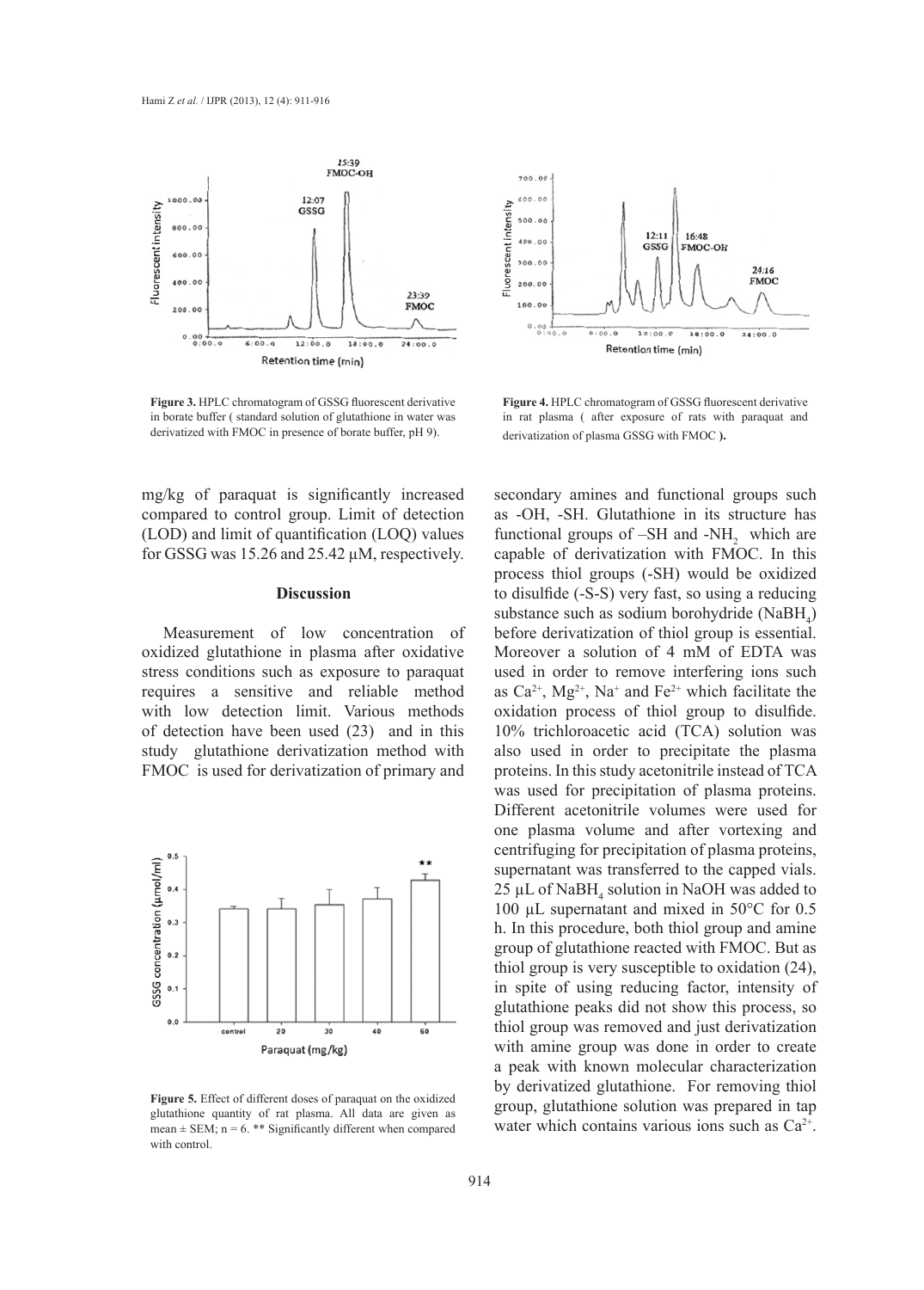These ions would change -SH group to disulfide. Thiol group is very susceptible to oxidation and can be oxidized in room temperature during several minutes, so GSH would change to GSSG immediately. In order to optimize condition of derivatization various pH ranges from 4 to 10 were applied. The results showed that acidic and neutral pH is not suitable for derivatization with FMOC so triethylamine was used for alkalinizing reaction medium. Triethylamine solution in acetonitrile in various volumes (10-50 µL) was added to reaction medium, but chromatograms did not have suitable repeatability and linear trend according to various glutathione concentrations. Finally, borate buffer with alkaline pH were used for alkalinizing. Borate buffer with pH of 8, 8.5, 9, 9.5 and 10 were prepared for evaluation of the best alkaline pH. Resulted chromatograms showed that glutathione peak in  $pH = 9$  has more intensity. Therefore,  $pH = 9$  was used to follow the process. Temperature factor was another variant which was evaluated for derivatization improvement. For this purpose, derivatization was done in temperatures of  $40, 60, 70, 80$ °C and room temperature. It was observed that derivatization with FMOC in room temperature has the best result because derivatization in high temperatures makes lots of peaks in chromatogram which probably resulted from FMOC decomposition. For determining optimized time for derivatization, various times from 5 to 45 min were considered. It was showed that derivatization can be done during 15 min in room temperature. Mobile phase was a mixture of methanol and phosphate buffer. This buffer was prepared by solving 3 mL of triethylamine in 1000 mL of water and then the pH adjusted to 3.2 with phosphoric acid. In addition in isocratic elution with mobile phase flow rate 2 mL/min were used and then various ratios of mobile phase were evaluated. First, 75% of methanol and 25% of phosphate buffer were used. Then, ratios 15:85, 20:80, 73:27, 86:14, 12:88, 83:17

were evaluated in which higher percentage was related to methanol and lower percentage was related to buffer. None of these ratios could separate the FMOC derivative of GSSG from FMOC well. In mentioned conditions, FMOC related peaks involved FMOC peak and FMOC -OH peak (resulted from reaction of FMOC with water) were overlapped with derivatized glutathione peak and these peaks formed a crowded area in 8-10 min range. Volume ratio 40 : 60 was used for better separation which included 60% methanol and 40% phosphate buffer. In this condition, derivatized GSSG related peak was separated from FMOC peaks quietly and because of greater polarity, left the column sooner and placed in suitable space from FMOC peaks in chromatogram. In this situation, glutathione peak retention time was about 12 min, retention times of peak FMOC - OH and FMOC were around 16 and 24 min respectively. As FMOC is a suitable reagent for primary and secondary amines derivatization (25), so in this study we removed thiol group derivatization and just amine group derivatization was done. Therefore, what was derivatized and was separated and detected by HPLC was GSSG.

Paraquat is an oxidative stress inducer factor and causes oxidizing GSH to GSSG (26-27). Therefore, measurement of increase in the amount of GSSG, which in normal condition is very low rather than GSH, is a sensitive tool for measurement and evaluation of redox state. In this study, feasibility of derivatization reaction of amine group of glutathione with FMOC was evaluated for measurement of changes in the amount of glutathione due to paraquat in rat plasma by HPLC method. Figure 2 shows the effect of 4 dose paraquat on increase amount of GSSG. As shown in this diagram, just at the dose 60 mg/kg, there was a significant difference with control group and the other groups have shown a small increase in the amount of GSSG compare to control group. This study, offered a semi quantity evaluation of GSSG changes resulted from paraquat and more researches are needed in order to obtain results with higher quality and quantity, to optimize derivatization condition and also optimization of chromatography method.

#### **References**

- Ghazi-Khansari M and Mohammadi-Bardbori A. (1) Captopril ameliorates toxicity induced by paraquat in mitochondria isolated from the rat liver. *Toxicol. invitro* (2007) 21: 403-407.
- Somayajulu-Niţu M, Sandhu JK , Cohen J, Sikorska M, Sridhar T, Matei A, Borowy-Borowski H and Pandey S. Paraquat induces oxidative stress, neuronal loss in substantianigra region and Parkinsonism in adult rats: (2)